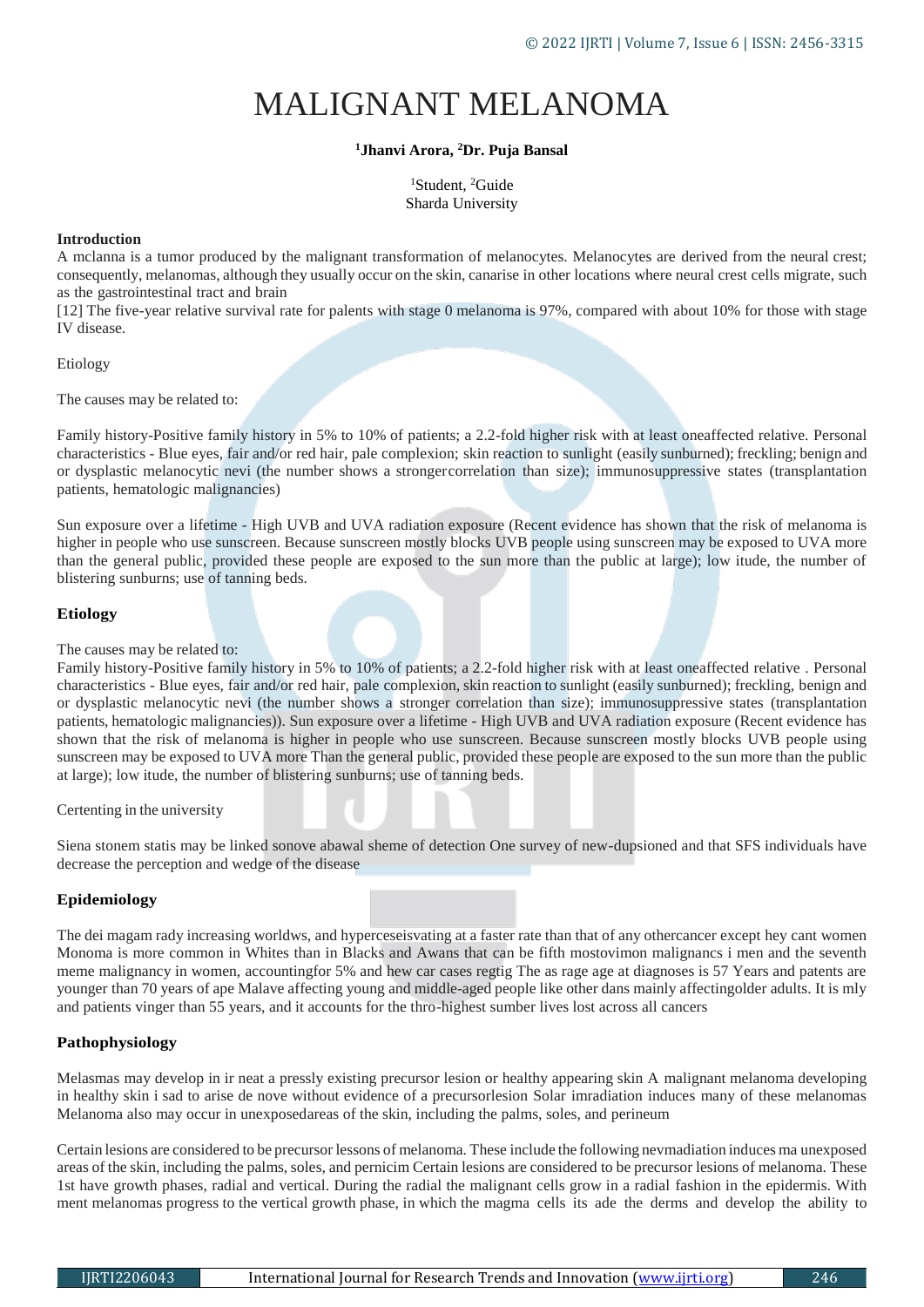metastasize. Chally less are classified according to their depth, as follows:

Thin-7mm or less

Thin-7mm

and

Moderate-Im to 4 mm

Thick-greater than 4 mm

Stages

Stage of a cancer at cancer at diagnosis will indicate how far is the cancer reached and what kind of treatment will be suitable

One method of assigning a stage to melanoma describes the cancer in five stages Trusted Source, from 0 to 4:

Stage 0: The cancer is only present in the outermost layer of skin. Doctors refer to this stage as"melanoma in situ."

## 3

Stage 1 The cancer is up to 2 millimeters (mm) thick. It has not yet ph nodes or other sites, and it mayor may not be Stage 2: The cancer is at least 1 mm thick but may be thicker than 4 nit may or may not be ulcerated, and it has not yet spread to lymph has nodes or other sites. Stage 3: The cancer has spread to one or more lymph nodes or nearby lymphatic channels but not distant sites. The original cancer may no visible, it may be thicker than 4 mm and also Lentigo maligna melanoma represents 4% to 10% of melanomas, the tumors are often larger than 3 cm, flat, and tan, with marked notching of the borders; they begin as small, frecklelike lesions. . Acral lentiginous melanoma constitutes 2% to 8% of melanomas in Whites and 35% to 60% of them in dark-skinned people; may appear on the palms and soles as flat, tan, or brown stains with irregular

My the history lines either changing characteristics in an

for the adentification of a new mole the churicterrines of melanoma are commonly known by the acronym Up and include the following

C-Color variations, especially red, white, and blue tonesin a brown

or black lesion

D-Diameter greater than 6 mm

E-Elevated surface

Also, melanomas may itch, bleed, ulcerate, or develop satellites. Patients who present with metastaticdisease or with primary sites other than the skin have signs and symptoms related to the affected organ system(s).

It is also important to examine all lymph node groups.

## **Evaluation**

Perform excisional biopsy on suggestive lesions so that a pathologist can confirm the diagnosis. Shave biopsies and electrodesiccation are inadequate; a full thickness of the skin is essential for proper histologic diagnosis and classification.[5][6][7] The most important prognostic indicator for stage I and I tumors is thickness; obtain a full-thickness biopsy specimen for adequate pathologic interpretation. Biopsy results ultimately determine the margins of resection and which patients are candidates for sentinel lymph biopsy and other adjuvant treatment.

The following laboratory studies are indicated:

(Including alkaline phosphatase, hepatic Stages

Stage of a cancer at cancer at diagnosis will indicate how far is the cancer ached and gether is up to 2 millimeters (mm) thick. It has not yet

Stage 0: The cancer is only present in the outermost layer of skin. Doctors refer to this stage as "melanoma in situ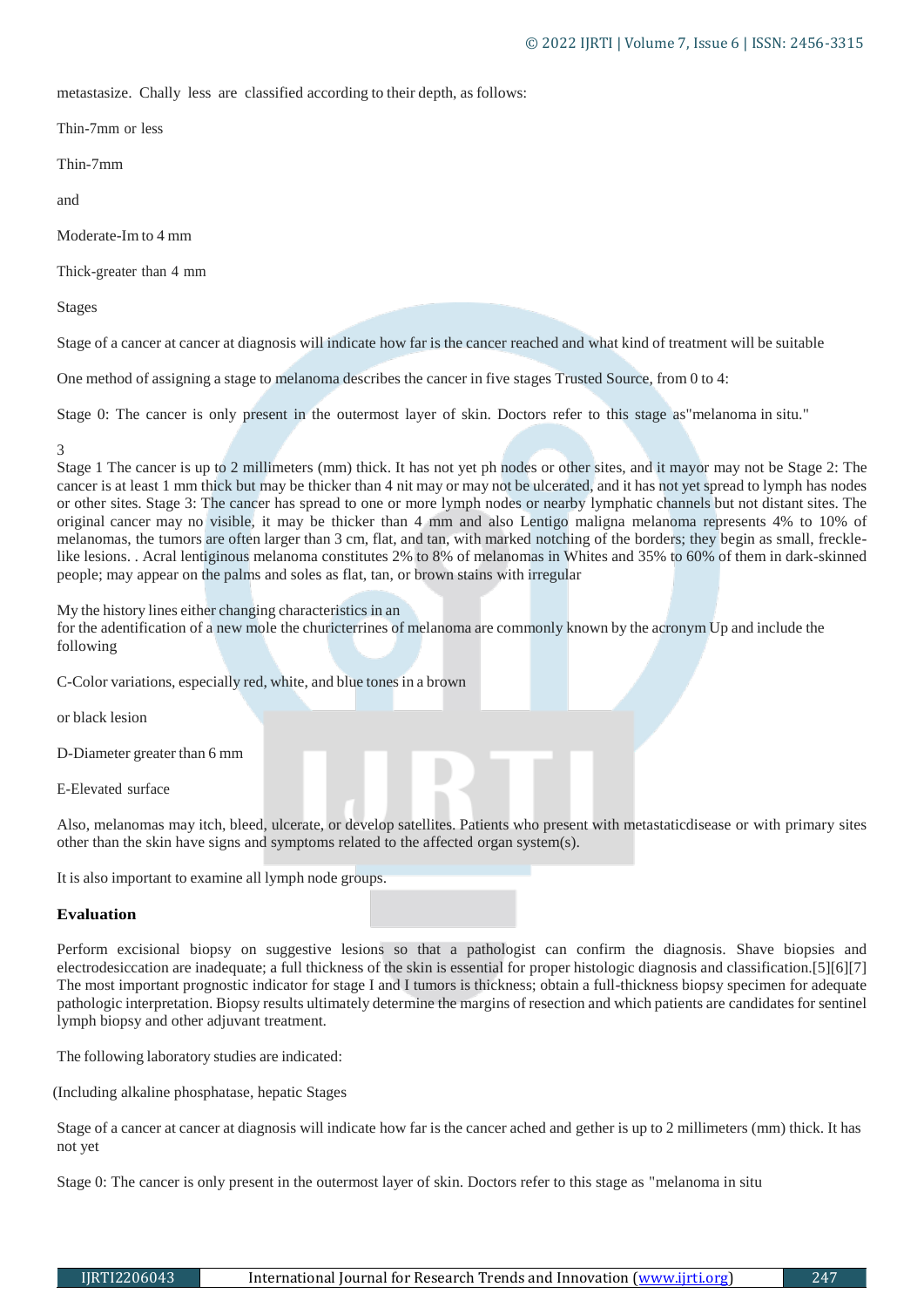## © 2022 IJRTI | Volume 7, Issue 6 | ISSN: 2456-3315

toph nodes or other sites, and it may or may not be Stage 2: The cancer is at least 1 mm thick but may be thicker than 4 mm it may or may not be ulcerated, and it has not yet spread to lymph

nodes or other sites

Stage 3: The cancer has spread to one or more lymph nodes or nearby

lymphatic channels but not distantsites. The original cancer may no longer be visible. If it is visible, it may be thicker than 4 mm and also ulcerated

Stage 4: The cancer has spread to distant lymph nodes or organs, such as the brain, lungs, or liver.

The more advanced a cancer is, the harder it is to treat and the worse the outlook becomes.

The 4 major types of melanoma, classified according to growth pattern, are as follows: Superficial spreading melanoma constitutes approximately 70% of melanomas, usually flat but may become irregular and elevated in later stages; the lesions average 2 cm in diameter, with variegated colors, as well as peripheral notches, indentations, or both.

Nodular melanoma accounts for approximately 15% to 30% of melanoma diagnoses; the tumors typically are blue-black but may lack pigment in some circumstances.

Lentigo maligna melanoma represents 4% to 10% of melanomas; the tumors are often larger than 3 cm, flat, and tan, with marked notching of the borders; they begin as small, freckle-like lesions . Acrallentiginous melanoma constitutes 2% to 8% of melanomas in Whites and 35% to 60% of them in dark-skinned people; may appear on the palms and soles as flat, tan, or brown stains with irregular chemistry panel (including alkalinephosphatase, hepatic ves Nital protein, and albumin)

Lactate dehydrogenase

wing laging modalities may be considered: Chest radiography

MRI of the brain

Ultrasonography (possibly the best imaging study for diagnosing lymph node involvement)

CT of the chest, abdomen, or pelvis Positron emission tomography (PET; PET-CT may be the bestimaging study for identifying other sites of metastasis)

## **Symptoms**

In its early stages, melanoma can be difficult to detect. It is important to check the skin for any signs of change Alterations in the appearance of the skin are vital indicators ofmelanoma.

Doctors use them in the diagnostic process.

The Melanoma Research Foundation offer pictures of melanomas and normal moles to help a personlearn how to tell the difference.

They also list some symptoms that should prompt a person to visit the doctor, including:

Chan, such as a new spot or mole or a change in the color, ww of an existing spot or mole one that fails to heal inful, itchy, or tender

chemistry panel (including alkaline phosphatase, hepatic ves Nital protein, and albumin)

Lactate dehydrogenase

wing laging modalities may be considered: Chest radiography

MRI of the brain

Ultrasonography (possibly the best imaging study for diagnosing lymph node involvement)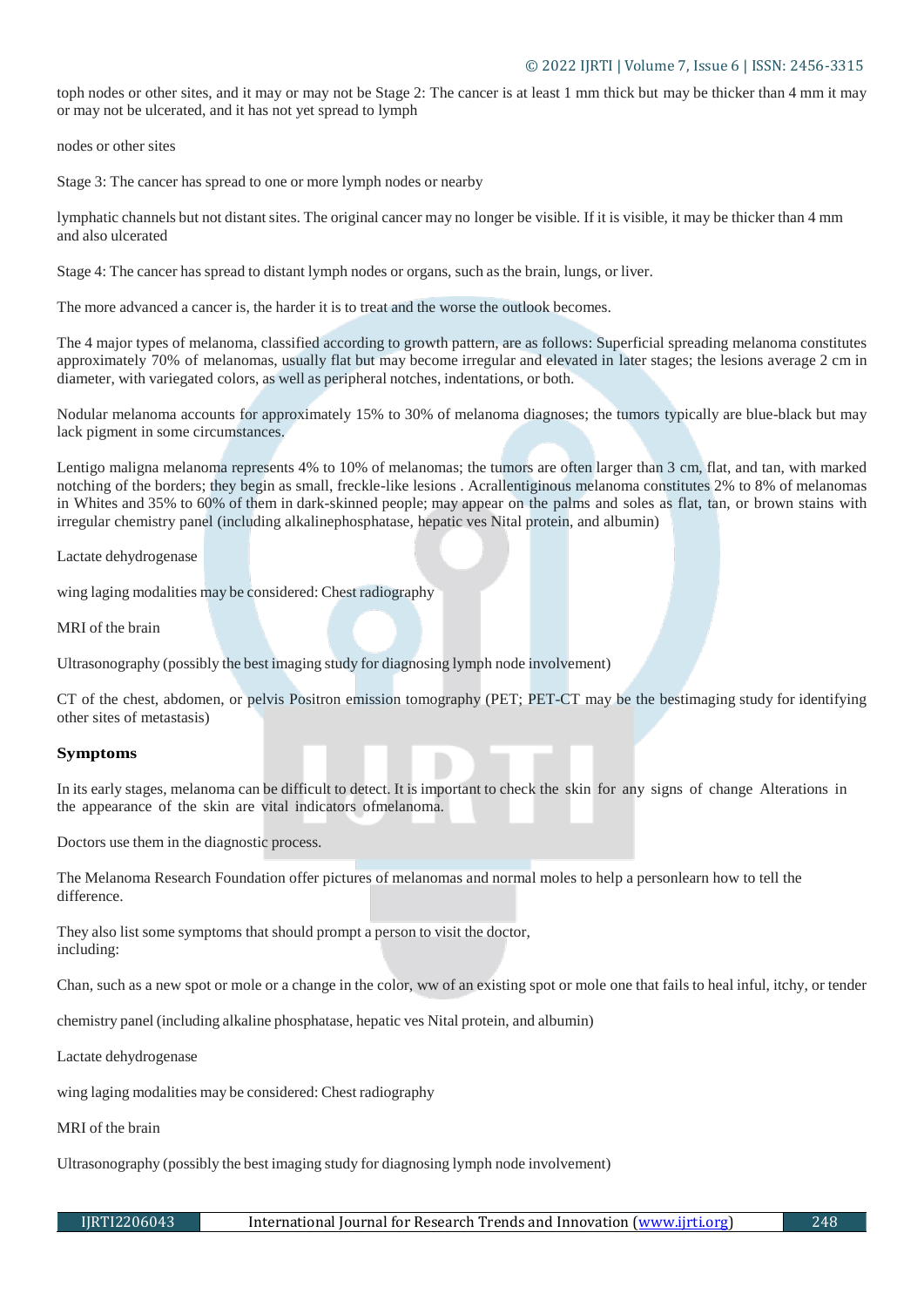## © 2022 IJRTI | Volume 7, Issue 6 | ISSN: 2456-3315

CT of the chest, abdomen, or pelvis Positron emission tomography (PET; PET-CT may be the bestimaging study for identifying other sites of metastasis)

## **Symptoms**

In its early stages, melanoma can be difficult to detect. It is important to check the skin for any signs of change Alterations in the appearance of the skin are vital indicators ofmelanoma.

Doctors use them in the diagnostic process.

The Melanoma Research Foundation offer pictures of melanomas and normal moles to help a personlearn how to tell the difference.

They also list some symptoms that should prompt a person to visit the doctor,

including:

Chan, such as a new spot or mole or a change in the color, ww of an existing spot or mole

one that fails to heal inful, itchy, or tender

Als such as a new spot or mole or a change in the color. sure of an existing spot or mole

kur mat fails to heal spoor sure that becomes painful, itchy, or tender a spot or sore that starts to bleed

a spot or fump that looks shiny, waxy, smooth, or pale a firm, red lump that bleeds or looks ulcerated or crusty

.a flat, red spot that is rough, dry, or scaly TREAMENT/MANAGEMENT

Surgery such as wide local excision with sentinel lymph node biopsy, elective node dissection, or bothis the definitive treatment for early-stage melanoma. When performing the wide local excision, first consider the surgical margins. If the primary closure is not feasible, skin grafting or tissue transfers may be needed.[8][9][10][11] Medical management is reserved for adjuvant therapy of patients with advanced melanoma.

Agents that may be used in adjuvant therapy include the following:

Interferon alfa . Pegylated interferon

. Granulocyte-macrophage colony-stimulating factor (GM-CSF) . Ipilimumab

Agents that merit consideration for the treatment of advanced-stage (stage IV) melanoma thefollowing:

Dacarbazine

. Temozolomide

. Interleukin-2

Cisplatin, vinblastine, and dacarbazine (CVD) Cisplatin, dacarbazine, carmustine, and tamoxifen

Tumor thickness(worse prognosis in thicker lesions)

Evidence of tumor in regional lymph nodes (stage III disease)

IJRTI2206043 International Journal for Research Trends and Innovation [\(www.ijrti.org\)](http://www.ijrti.org/) 249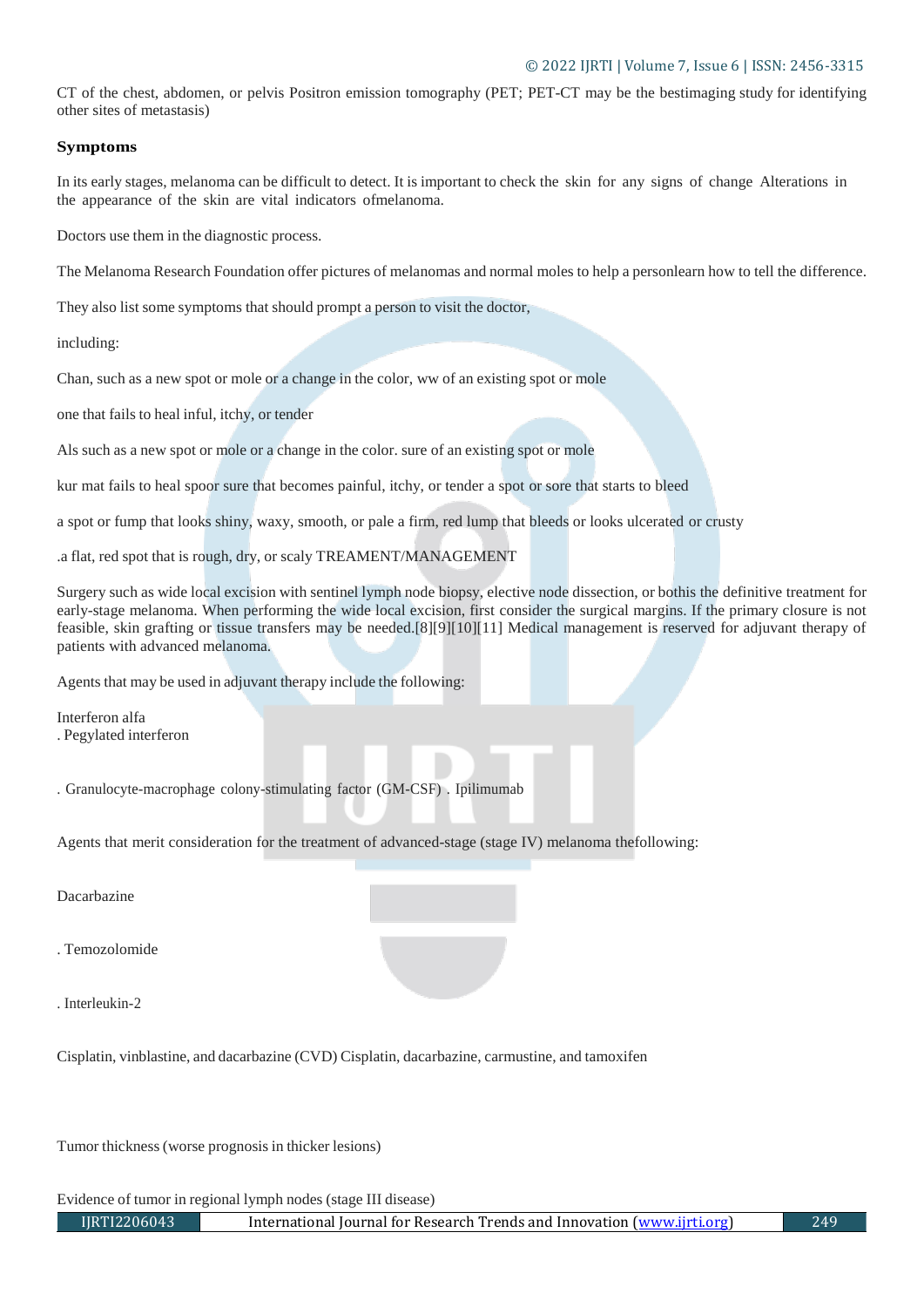Cant metastases (stage IV disease)

trunk and or face lesions have worse prognoses than

resence of ulceration

Presence of regression on histologic examination (controversial) Male sex

Prognous depends on the disease stage at diagnosis, as follows: Patients with stage I disease-5-yearsurvival rate of greater that 90%

Patients with stage II disease- 5-year survival rate ranging from 45% to 77% Patients with stage IIIdisease 5-year survival rate ranging from

27% to 70%

Patients with metastatic disease have a grim prognosis, with a 5-year survival rate of less than 20%

#### **Complications**

Most severe complications occur in cases of delayed diagnosis and treatment. Complications caninclude

Secondary infection-resulting from disruption of the normal skin harrier Scarring these can result from the lesion itself or treatments.

Lymphedema - most commonly occurs secondary to the removal of lymph nodes but can resultfrom cancer alone.

Local recurrence- especially in cases that were more advanced before diagnosis.

and anxiety-because

Local recurrence- especially in cases that were more advance before diagnosis.

with advanced cases, and melanomas

cell carcinomas

and anxiety-because of cosmesis isues

Go to

Deterrence and Patient Education

Patients need to receive counsel to engage in preventative activities.

especially once they have been treated for melanoma. These actions include:

Avoid midday sun

Use sunscreen at all times of the year

Don protective clothing t cover skin Avoid tanning beds

Be familiar with their skin so they can promptly spot changes-this includes areas that may not receive much sun exposure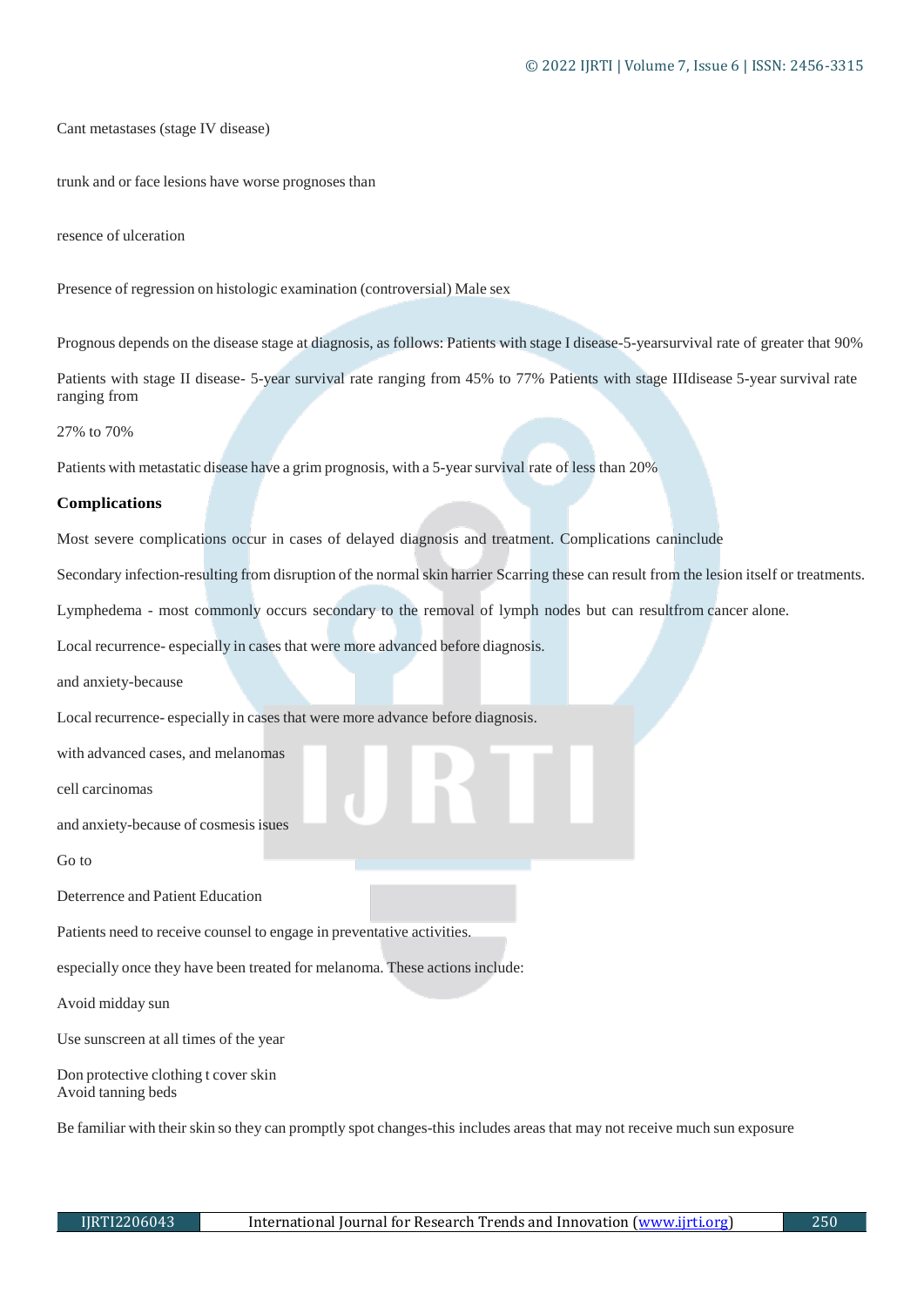#### Enhancing Healthcare TeamOutcomes

Skin cancers are frequently seen! primary care providers, nurse: practitioners, internists, and pharmacists, this is why an interprofessional team approach is needed. While many skin lesions are benign, it is important always to consider melanoma- as it is potentially deadly if the diagnosis gets missed If there is suspicion of melanoma, the patient should obtain a referral to the dermatologist oncologist and pathologist for further workup. irrespective of which of the other healthcare providersfirst became suspicious Surgery includes wide local excision with sentinel lymph node hupy, electivenode dissection, or both. These surgical procedures are the definitive treatment for early-stage melanoma.

[13/06, 7:32 pm] Amit: When performing the wide local excisi, first consider the surgical margins. If the primary closure is not feasible, skin grafting or tissue transfers may be needed. Medical management is reserved for adjuvant therapy of patients with advanced melanoma: here again, the pharmacist can monitor medications and consult with the dermatologist. Dermatology nursing staff will assist at all stages of case management, and provide patient counsel and monitor the condition, reporting to the treating clinician as necessary. For localized lesions, the prognosis is with surgery, but advanced melanoma has a grim prognosis, but the interprofessional team approach to care will optimize the patient's prospects for a better outcome.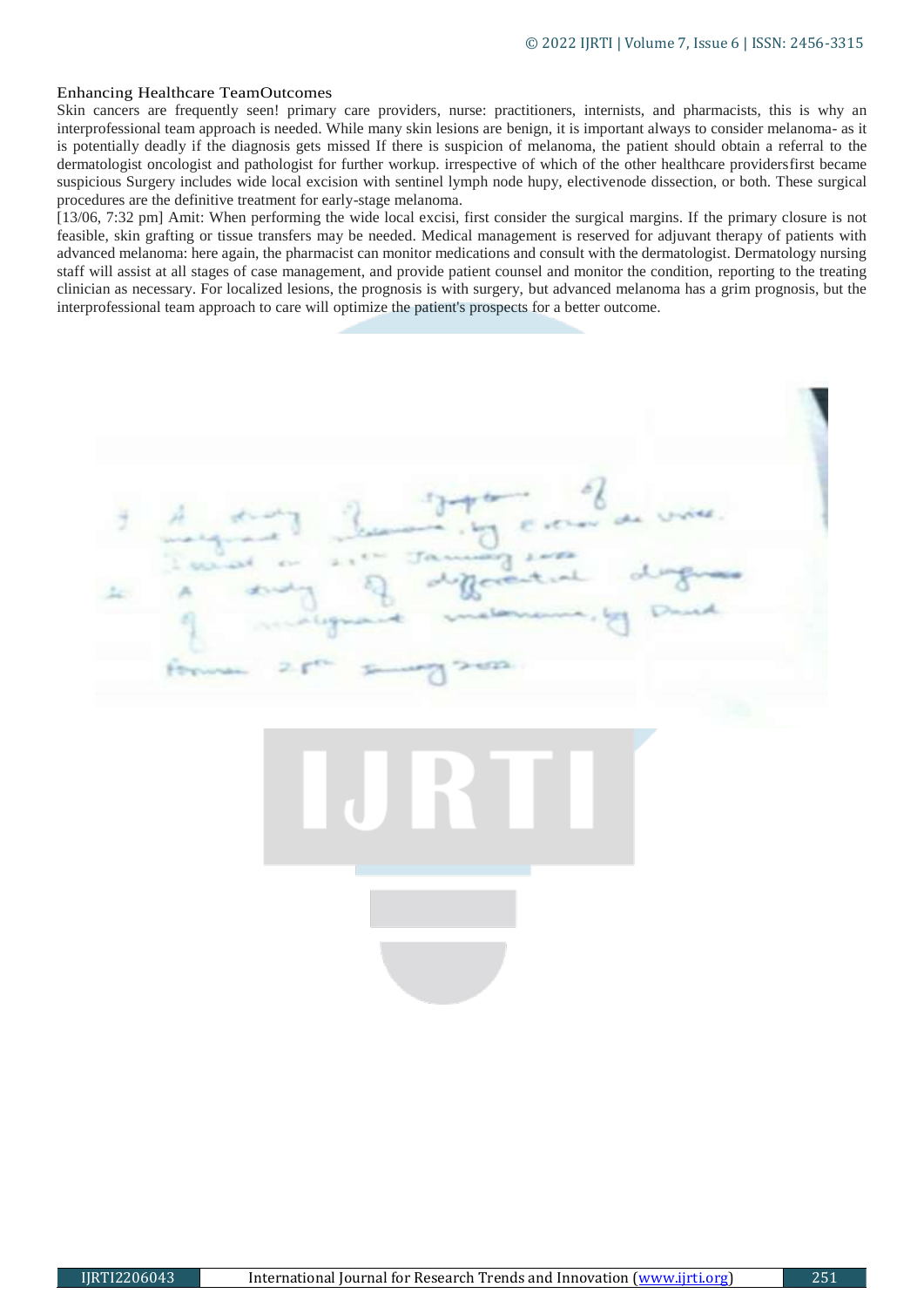beforen I Shapeare really seekared pay Indian a starting things. Adapt Samuel as commenced and 2 Call margaret manuscre of American Radio I Demondar 1 Eddy Collins, I speed a 24" Grounder pank 3 A study of clament traject and 4 H ruy of steps, types and cause, by Gay is cite, Search on 21th Samony, 2000. 5 A strong of accrement state of millenous 6 A straty of completions of magnest.<br>meloments of Brown by College M. Court Semestry of 7 A study of progress of malgrent meters,